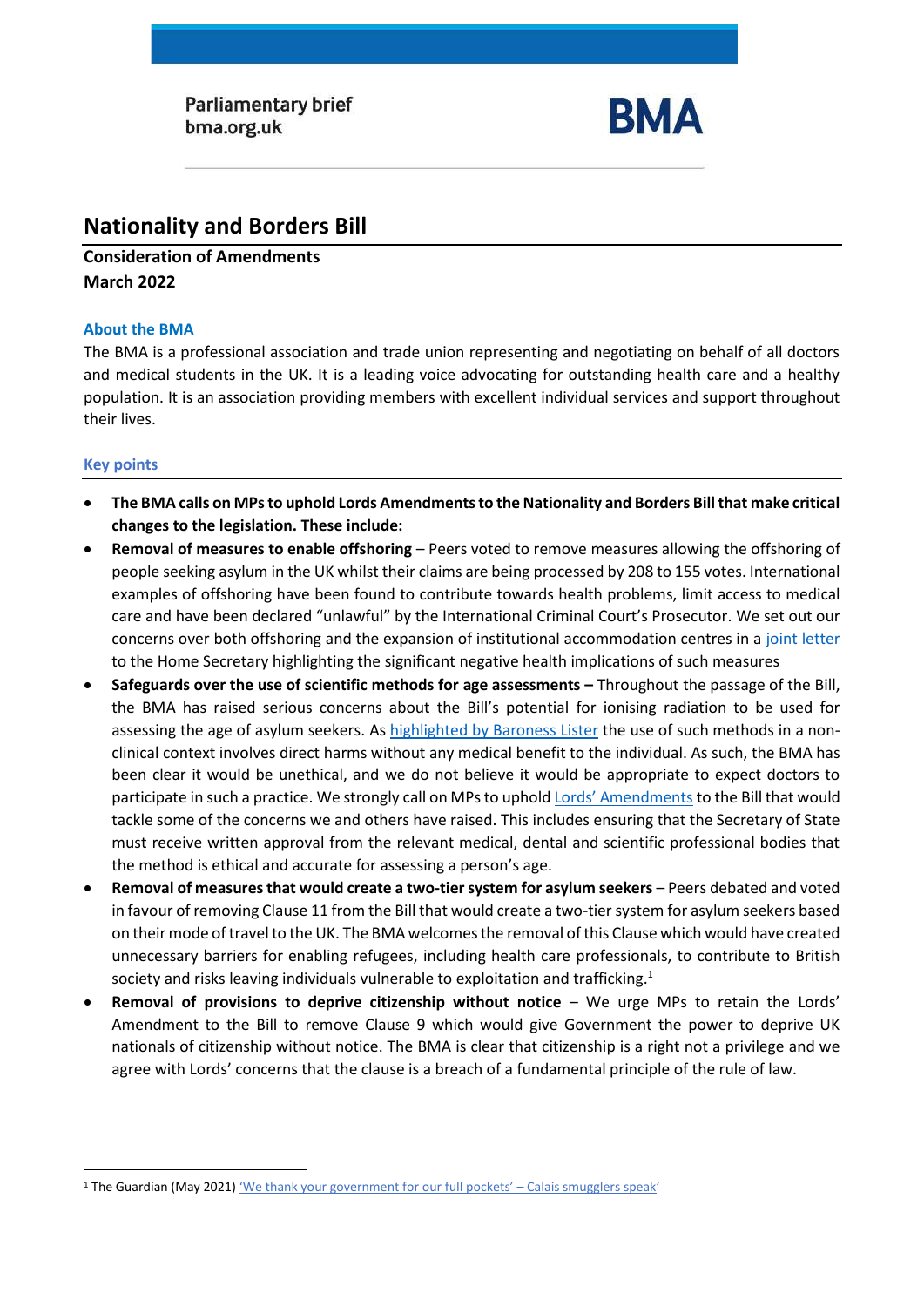### **Offshore processing & detention of refugees and people seeking asylum**

**The BMA strongly supports the Lords' Amendment to the Bill to remove measures from the Bill that would have granted the Home Secretary the power to forcibly transfer people seeking asylum to a third country, before their refugee status has been decided**. These powers would allow the UK Government to create a system of offshore processing and detention for people seeking asylum, including unaccompanied children, modelled closely on the Australian system that operated from 2013.

**There are serious health implications to the use of offshoring, and the BMA is opposed to its use on both medical and ethical grounds**. The BMA is concerned that the Government has so far failed to specify which countries would be considered a "safe country" under proposed changes, which raises significant concern as to whether the host country will have the necessary infrastructure, resources and legislation in place to sufficiently meet asylum seekers' medical needs. We are further troubled at the recommendation in the recent Policy Exchange report<sup>2</sup> that Ascension Island could be used as a site for offshore processing and detention.

The use of offshoring has previously led to asylum seekers being accommodated in countries where they are unable to access medical care they may need and has had a detrimental impact on the mental health of people effected. This is evident in problems created by Australia's offshoring of asylum seekers to countries like Manus Island in Papa New Guinea, which the UN has declared "violates the convention against torture" and the ICC prosecutor has described "unlawful".<sup>3</sup>

Extensive evidence shows that prolonged, indefinite detention causes serious damage to people's mental health. UNHCR research found cumulative rates of depression, anxiety and PTSD among refugees forcibly transferred to PNG and Nauru to be the highest recorded in the medical literature to date at over 80% in both locations. 4 From 2017 to 2018, MSF provided medical services to people detained on Nauru as part of Australia's offshoring programme. Among the 208 refugees and asylum seekers MSF treated in Nauru, 60% had suicidal thoughts and 30% attempted suicide. Almost two-thirds were diagnosed with moderate or severe depression and 25% with anxiety disorder.<sup>5</sup>

Mental and psychiatric healthcare for people detained on Nauru was severely limited, meaning refugees and asylum seekers identified as being at high risk to themselves or others, or presenting with severe symptoms of mental illness, were unable to access the level of treatment they needed. Between 2013 and 2020, at least 12 people detained offshore by the Australian Government died by suicide.<sup>6</sup>

Offshoring risks leaving people who are already vulnerable, fleeing dangerous situations and who have often already experienced trauma, subject to situations where they are re-traumatised and unable to receive the medical attention they need. As peers [highlighted](https://hansard.parliament.uk/lords/2022-03-02/debates/BF355885-5180-4040-B7CD-6C36B060C6FB/NationalityAndBordersBill#contribution-6A7E4E4E-94CD-4261-AF88-AFCF4C621940) during Report Stage of the Bill, under the Government's proposed changes, people fleeing conflict in Ukraine could be subject to offshoring whilst they await decisions on their claims.

**On medical and ethical grounds, the BMA calls on MPs to support the Lords Amendment to the Bill to remove Clause 28 and to strongly oppose any attempt by Government to reintroduce proposals for offshoring to the Bill.** 

<sup>2</sup> Policy Exchange (Feb 2022) *[Stopping the small boats: a plan B](https://policyexchange.org.uk/publication/stopping-the-small-boats-a-plan-b/)*

<sup>&</sup>lt;sup>3</sup> The Guardian (October 2021) ['Australia to end offshoring in Papa New Guinea'](https://www.theguardian.com/australia-news/2021/oct/06/australia-to-end-offshore-processing-in-papua-new-guinea)

<sup>4</sup> https://www.refworld.org/docid/591597934.html

<sup>5</sup> <https://www.msf.org/indefinite-despair-report-and-executive-summary-nauru>

<sup>6</sup> <https://www.bbc.com/news/world-australia-48375120>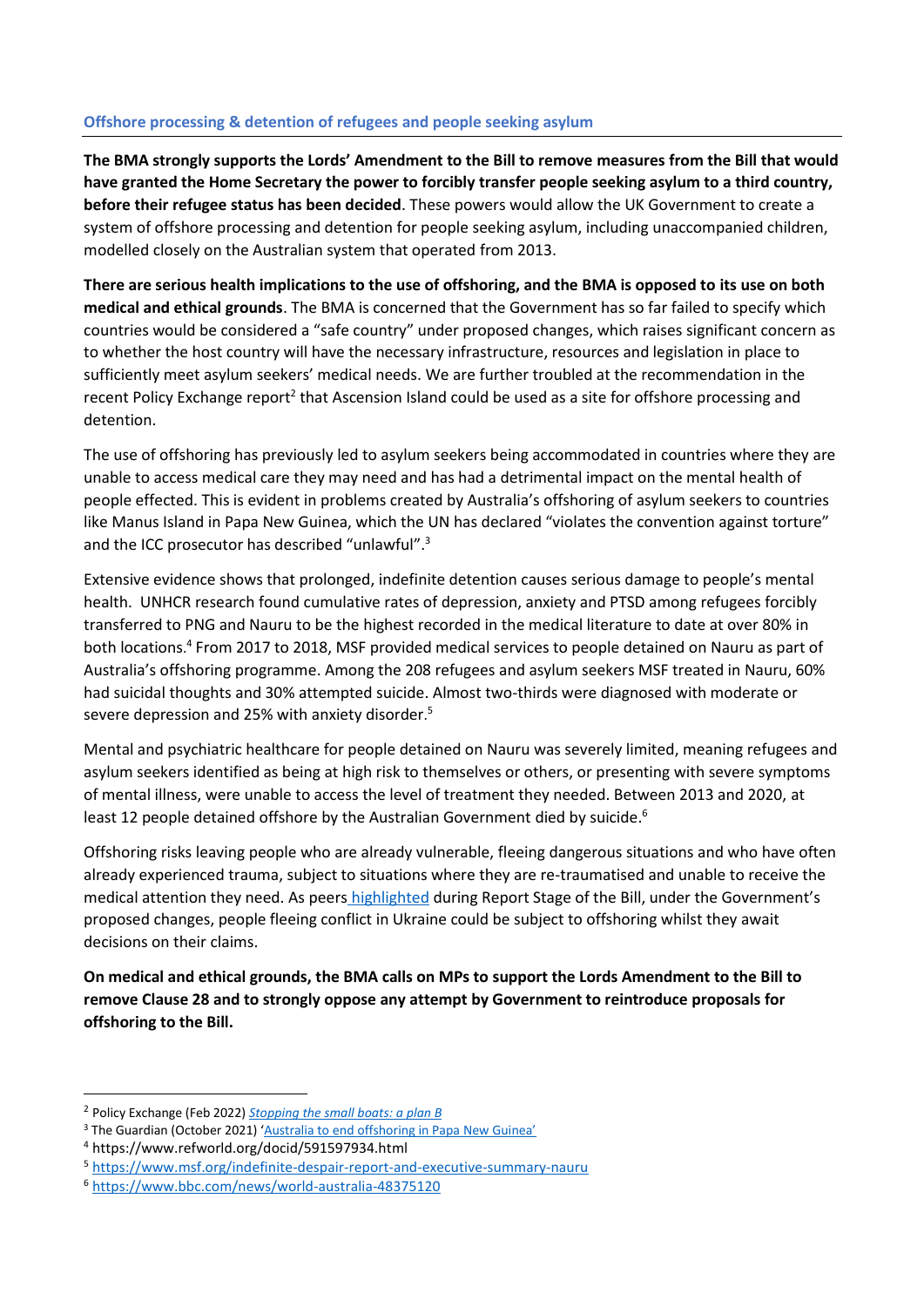#### **Differential treatment of refugees**

The BMA supports Lords' Amendments to the Bill to remove measures that would create a two-tier system for asylum seekers based on their mode of arrival to the UK. Under the proposals, those who arrive by a means other than via a resettlement programme would have risked having their claim dismissed or being given temporary asylum status with significant restrictions on family life and financial support. The UNHCR has stressed that creating two different classes of recognised refugees is inconsistent with the Refugee Convention and has no basis in international law.<sup>7</sup>

The proposals would risk leaving individuals vulnerable to exploitation and trafficking<sup>8</sup>, and would result in the UK failing to support individuals fleeing desperate situations. A[s highlighted](https://hansard.parliament.uk/lords/2022-02-28/debates/DB808D67-CC61-45F1-8D46-B14B42CBB2E9/NationalityAndBordersBill#contribution-C58BAD51-D37C-4DEB-9376-02C2F0E6E669) by peers at Report Stage, if the Government proposals became law, nobody fleeing the war in Ukraine would be entitled to full refugee convention rights in the UK as they would not have come directly from a country or territory where their life or freedom was threatened. Many of the refugees who thrive in our communities today, such as Dr Waheed Arian, now an NHS doctor who fled forced conscription to the Taliban as a child and made an irregular journey, would be potentially expelled under the provisions in the Bill, instead of offered the protection and opportunity this country has historically provided.<sup>9</sup>

The BMA supports the development of a single, fair, humane and effective refugee system, in keeping with our obligations under international humanitarian and human rights law, including rights to necessary and appropriate health care irrespective of an individual's route into the UK.

#### Health implications of temporary status

There are also serious health implications to the proposed two-tier system, which would result in refugees who arrive in the UK by an irregular route being subject to No Recourse to Public Funds (NRPF) conditions. Evidence shows that individuals under NRPF conditions are prevented from receiving adequate income and housing,<sup>10</sup> which can force families into destitution, further exacerbating health inequalities in the UK.

Extended periods of uncertainty faced by asylum seekers in the UK and the NRPF condition already contribute to poor health.<sup>11</sup> Increasing the uncertainty under which people who have fled violence and trauma live will only increase their psychological distress, with the potential to create or compound underlying physical conditions linked to chronic stress, anxiety and depression.<sup>12</sup> Clinicians who care for refugees and asylum seekers also sight concern about family members left behind as a substantial source of poor mental health, and reducing the already limited rights of refugees in this regard would be detrimental.<sup>13</sup>

# **The addition of a temporary protection status for some refugees would also exacerbate existing complexity over entitlement to NHS care in the UK and risks deepening exclusion from healthcare for vulnerable groups.**

Although refugees and asylum seekers are entitled to free care on the NHS, the system is complex and asylum seekers can move in and out of entitlement depending on the status of their claim or appeal, their

<sup>&</sup>lt;sup>7</sup> UNHCR (October 2021[\) UNHCR legal observations on the Nationality and Borders Bill](https://www.unhcr.org/publications/legal/615ff04d4/unhcr-legal-observations-nationality-and-borders-bill-oct-2021.html)

<sup>8</sup> The Guardian (May 2021) ['We thank your government for our full pockets' –](https://www.theguardian.com/global-development/2021/may/10/calais-smuggler-gangs-channel-migrants-uk-security?CMP=Share_AndroidApp_Other) Calais smugglers speak'

<sup>9</sup> Politics Home (July 2021) ['Under the Nationality and Borders Bill I could not become and NHS doctor'](https://www.politicshome.com/thehouse/article/under-the-nationality-and-borders-bill-i-could-not-become-an-nhs-doctor)

<sup>10</sup> Doctors of the World, '*A Rapid Needs Assessment of Excluded People in England During the 2020 COVID-19 Pandemic*', (2020); The Joint Council for the Welfare of Immigrants, '*Migrants with No Recourse to Public Funds*' Experiences During the COVID-19 Pandemic' (2021).

<sup>11</sup> Haroon, S. (2008) '*The Health Care Needs of Asylum Seekers',* Faculty of Public Health, Briefing Statement; Scottish Refugee Council (2013) *[In Search of Normality, Refugee Integration in Scotland](https://www.scottishrefugeecouncil.org.uk/wp-content/uploads/2019/10/In-search-of-normality-Refugee-Integration-in-Scotland-PDF.pdf)*

<sup>12</sup> British Red Cross (2017) *[Can't stay. Can't go. Refused asylum seekers who cannot be returned](https://www.redcross.org.uk/-/media/documents/about-us/research-publications/refugee-support/cant-stay-cant-go-webready.pdf)*

<sup>13</sup> All Party Parliamentary Group on Refugees (2017) *[Refugees welcome? The experience of new refugees in the UK](https://refugeecouncil.org.uk/wp-content/uploads/2019/03/APPG_on_Refugees_-_Refugees_Welcome_report.pdf)*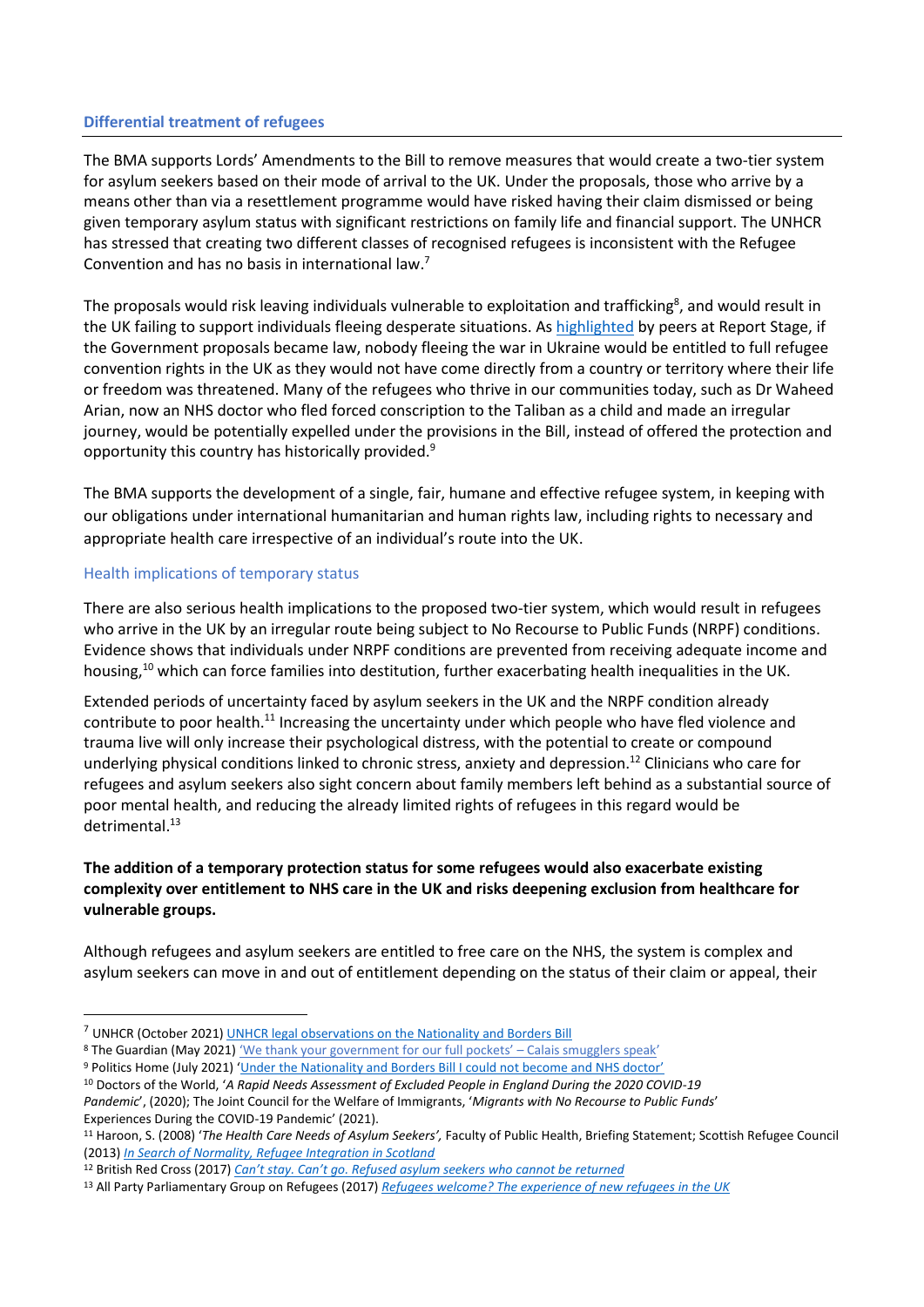degree of vulnerability and whether they have dependent children under 18.<sup>14</sup> As a consequence, many experience blockages when registering with a GP or face being incorrectly denied/charged for secondary care due to confusion over their entitlement.<sup>15</sup> A survey of BMA members found that 55% of doctors who work with refugees and asylum seekers were frequently or sometimes uncertain about their entitlement to care.<sup>16</sup>

# **The BMA urges MPs to ensure the Lords' Amendment to remove Clause 11 from the Bill is upheld and to support the development of a single, fair, humane and effective refugee system, in keeping with our obligations under international humanitarian and human rights law.**

#### **Use of ionising radiation for age assessment**

The BMA has expressed serious concerns about the use of ionising radiation for the age assessment of asylum seekers throughout the Bill's scrutiny.<sup>17</sup> The use of such methods in a non-clinical context involves direct harms without any medical benefit to the individual. As such, the BMA has been clear it would be unethical, and we do not believe it would be appropriate to expect doctors to participate in such a practice.

We welcome that peers acted on these concerns at Report Stage, voting in favour of amendments that would tackle help address them. This includes amendments to ensure that the Secretary of State must receive written approval from the relevant medical, dental and scientific professional bodies that the method is ethical and accurate for assessing a person's age.

**The use of ionising radiation for age assessment involves direct harms without any medical benefit to the individual and, as such, we do not believe it would be appropriate to expect doctors to participate in such a practice.**

**We therefore urge MPs to uphold Lords' Amendments to the Bill that would introduce address our ethical concerns and introduce critical safeguards over the use of scientific methods including ionising radiation.**

# **Notice of decision to deprive a person of citizenship**

The BMA supports the Lords decision to remove Clause 9 from the Bill, which would retrospectively deprive somebody of their citizenship without notice. This clause would have applied to those with a tie to another country, meaning it would unavoidably disproportionately impact those of migrant heritage. We know the Windrush scandal placed a huge strain on the health and wellbeing of those affected and their families and we would not wish to see it repeated.

Despite proposed Government amendments to the Bill that would introduce safeguards over when the power peers voted in favour of removing the Clause from the Bill by 209 to 173 votes due to concern that the power threatened British values of the rule of law and risked affecting ethnic minority communities. The BMA is clear that citizenship is a right not a privilege and we agree with Lords' concerns that the clause is a breach of a fundamental principle of the rule of law. Individuals must be given notice of a decision before their rights are adversely affected and given the opportunity to appeal any decision over their citizenship.

*[asylum](https://www.equalityhumanrights.com/sites/default/files/research-report-122-people-seeking-asylum-access-to-healthcare-lived-experiences.pdf)*

<sup>14</sup> Asylum support appeals project (2016) *[Section 4 support](https://www.asaproject.org/uploads/Factsheet-2-section-4-support.pdf)*

<sup>15</sup> The Equality and Human Rights Commission (2018) *[The lived experiences of access to healthcare for people seeking and refused](https://www.equalityhumanrights.com/sites/default/files/research-report-122-people-seeking-asylum-access-to-healthcare-lived-experiences.pdf)* 

<sup>16</sup> BMA (2019) *[Refugee and asylum seeker patient health toolkit](https://www.bma.org.uk/advice-and-support/ethics/refugees-overseas-visitors-and-vulnerable-migrants/refugee-and-asylum-seeker-patient-health-toolkit/overcoming-barriers-to-refugees-and-asylum-seekers-accessing-care)*

<sup>&</sup>lt;sup>17</sup> MPs raising our concerns at the Bill's Committee Stage can be read here (2 Nov 2021): <https://bit.ly/3FHw6Jh>